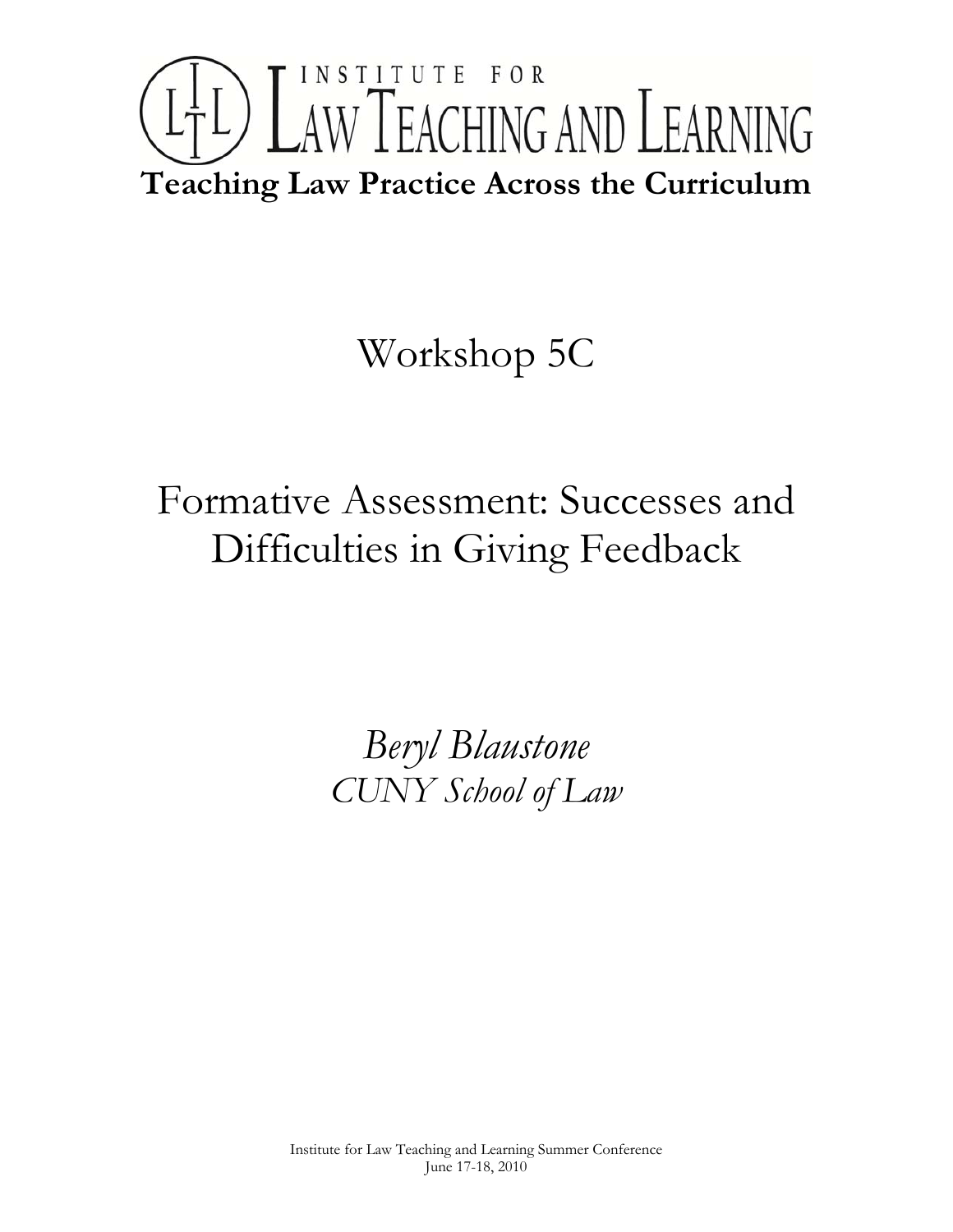## The City University of New York **CUNY SCHOOL OF LAW**

#### **Beryl Blaustone** Law Professor

Director, Mediation Clinic Main Street Legal Services; Inc. (718) 340-4325 Tel 65-21 Main Street blaustone@mail.law.cuny.edu (718) 340-4455 Fax Flushing, NY 11367

## **INTEROFFICE MEMORANDUM**

## **TO: 2010 ILTL SUMMER CONFERENCE WORKSHOP PARTICIPANTS**

**FROM: BERYL BLAUSTONE (Co-authored with Judge Maria Arias – New York and Margaret Barry – Catholic University of America School of Law)**

### **RE: FORMATIVE ASSESSMENT: SUCCESSES AND DIFFICULTIES IN GIVING FEEDBACK**

#### INTRODUCTION:

YOU WILL BE ASSIGNED TO ROLEPLAY THE ROLE OF SENIOR SUPERVISING LAW PROFESSOR. IN THIS CAPACITY YOU WILL BE ASKED TO PREPARE FOR A FEEDBACK DISCUSSION WITH THE JUNIOR CLINICAL LAW PROFESSOR ON HER SUPERVISION MEETING WITH THE LAW STUDENT ASSIGNED TO THIS CASE. AT THE WORKSHOP YOU WILL VIEW A VIDEO OF THE SUPERVISION MEETING AFTER THE LAW STUDENT MET WITH THE CLIENT.

#### NEW YORK LAW:

DOMESTIC VIOLENCE IS A FACTOR THAT COURTS CAN TAKE INTO ACCOUNT IN CUSTODY/VISITATION DETERMINATIONS. IT IS NOT DISPOSITIVE. THE PRACTICE IS THAT VISITATION WILL OCCUR BETWEEN THE NON-CUSTODIAL PARENT AND CHILD/REN UNLESS THE CUSTODIAL PARENT CAN DEMONSTRATE THAT IT WILL BE HARMFUL FOR THE CHILD TO HAVE CONTACT WITH NON-CUSTODIAL PARENT.

## **Fact Pattern - Background:**

Ms. Jones; our client; has a temporary restraining order. She filed a petition for the restraining order with the Queens County Family Court. On the same day of the filing in an ex-parte proceeding she received the temporary order. She has one child, Laura Jones. Laura is 7 years old and is a first grader. The father, Mr. Jones, has moved out of household. Ms. Jones lives with the child. Mr. Jones has been out of the household for about a month. He filed a petition in Queens County Family Court seeking visitation with Laura. He has had phone contact with Laura since he moved out. Laura has also visited with him. While she

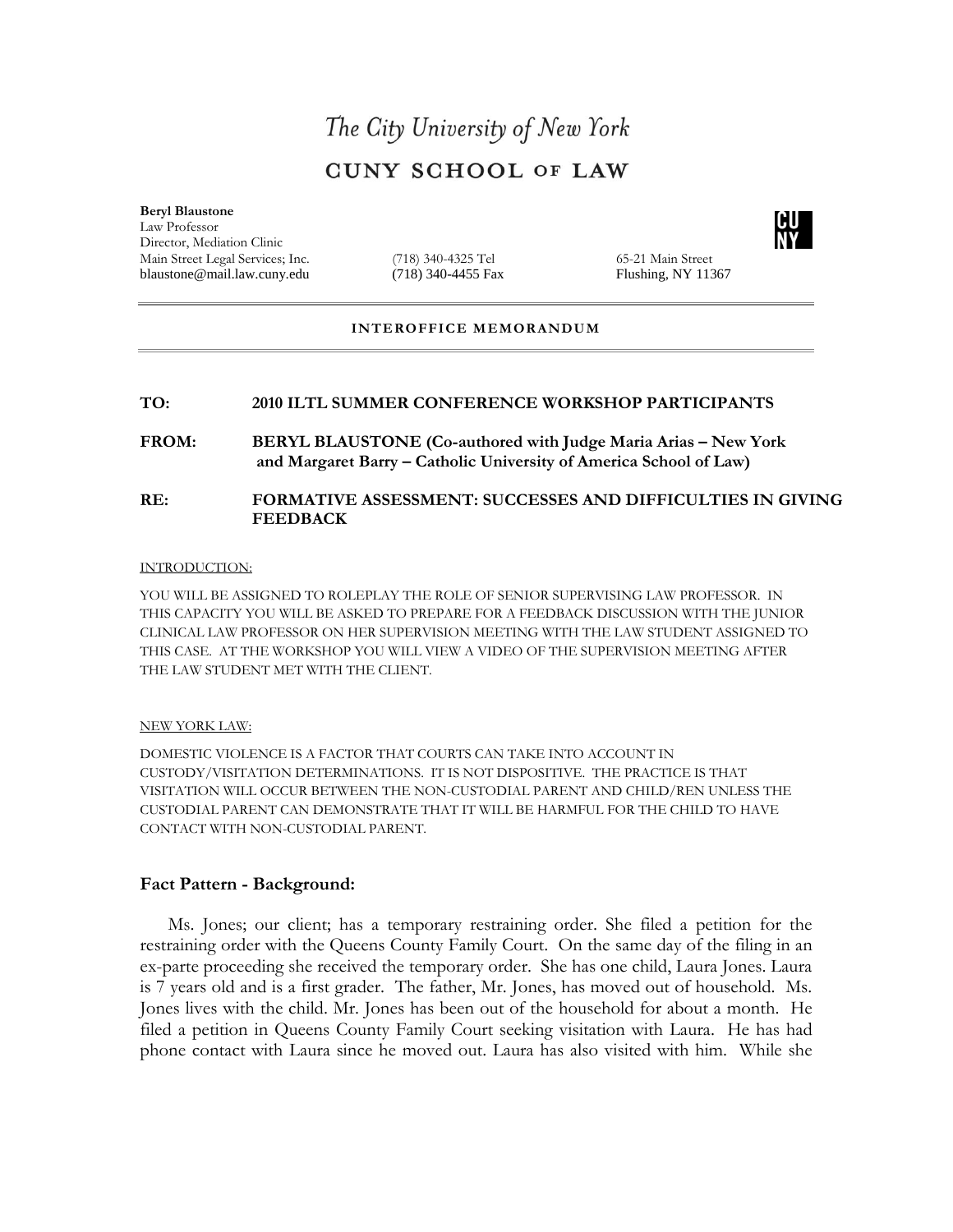has not spent the night at her father's home, she has had day visits and has seen him for dinner a few times.

She is scheduled to return to court on the issue of visitation and the student lawyer met with Ms. Jones to prepare her for the court appearance. This preparation included discussing her goals, her desired outcomes for court, and counseling her on the applicable law and likely outcomes at court. Ms. Jones absolutely does not want the father to have visitation. No evidence exists in this case that identifies any specific harm that has occurred between the father and Laura. There is a child protective service report that says that Mr. Jones' home has space for a child and that Laura wants overnight visits with her father at his place.

## **Counseling session between the Student Lawyer and Ms. Jones focused on visitation issue**:

In the counseling session, Ms. Jones is adamant that she does not want the father to have visitation because of the previous abuse to herself. Also she states that Mr. Jones did not want her to have the baby and had wanted her to have an abortion. She states that some of the abuse occurred while she was pregnant with Laura. Mr. Jones wants alternate weekend visitation as is customary—he has been told by his attorney that he can get alternate weekend visits as well as a mid-week visit and alternate holiday visits. There has been an exchange of phone calls followed by letters between Mr. Jones' Attorney, Laura's Law Guardian and the Student Lawyer in which the Law Guardian represented that she supports Mr. Jones' application for alternate weekend visitation.

### **Challenges of the counseling session for the Student Lawyer:**

The Student Lawyer, using a client centered approach, wants to get Ms. Jones what she wants. From an emotional/psychological perspective, the Student Lawyer appreciates the client's position about not wanting Mr. Jones to have any access to Laura and wanting to limit the father's visitation rights. The Student Lawyer has limited experience in court and is not accustomed to predicting for the client how likely or unlikely it is that she will obtain her desired goal. It was extremely difficult for this Student Lawyer to tell Ms. Jones that her goal is highly unlikely because Ms. Jones had a strong negative reaction to this news. At this point, Ms. Jones erupted into an emotional outburst with the Student Lawyer. The Student Lawyer struggled with explaining that the client's goal is inconsistent with the legal standard.

All the information in this memo sets forth the scenario of what has occurred prior to the feedback session that you are about to see on the video between the Student Lawyer and the Supervisor.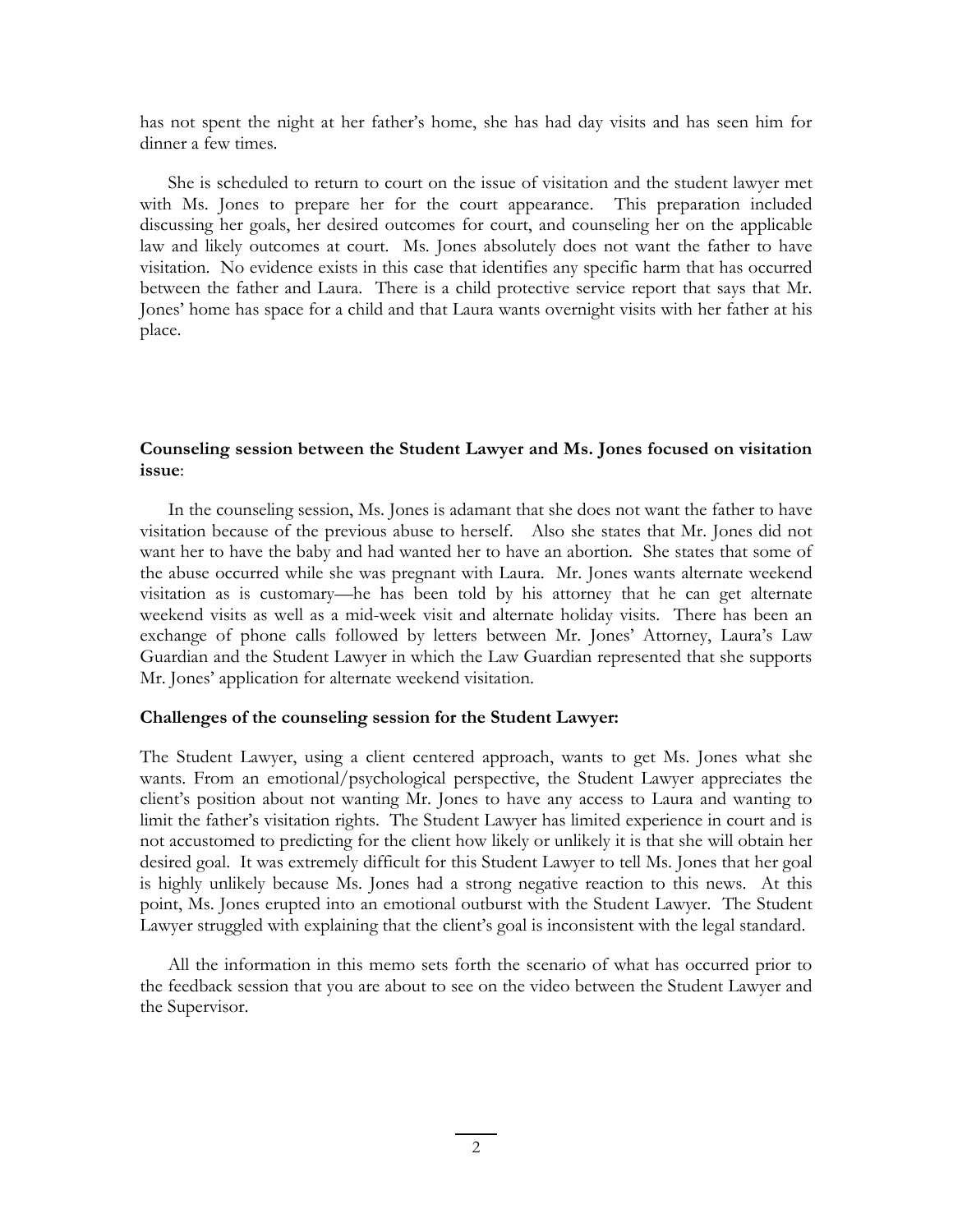## The City University of New York **CUNY SCHOOL OF LAW**

**Beryl Blaustone** Law Professor Director, Mediation Clinic Main Street Legal Services; Inc. (718) 340-4325 Tel (65-21 Main Street blaustone @mail.law.cuny.edu (718) 340-4455 Fax Flushing, NY 11367 blaustone@mail.law.cuny.edu

## **INTEROFFICE MEMORANDUM**

## **TO: 2010 ILTL SUMMER CONFERENCE WORKSHOP PARTICIPANTS**

**FROM: BERYL BLAUSTONE** 

**RE: FORMATIVE ASSESSMENT: SUCCESSES AND DIFFICULTIES IN GIVING FEEDBACK**

**Teachers open the door, but you must enter by yourself**.[1](#page-3-0)

## **CAUSES FOR FEEDBACK FAILURES**

∗Negative Feedback

∗Negative Tone and Style of Delivery

∗Student Passivity

∗Hidden Methods

## **CORE LEARNING THEORY: THE BASIS FOR THE SIX-STEP FEEDBACK MODEL**

∗The feedback process should be structured as a source of learning.

∗Self-generated observations deepen and expand learning.

∗Careful, rigorous, guided and structured reflection on performance increases



<span id="page-3-0"></span><sup>&</sup>lt;sup>1</sup> ZEN GARDEN BOOK OF MEDITATIONS (1999).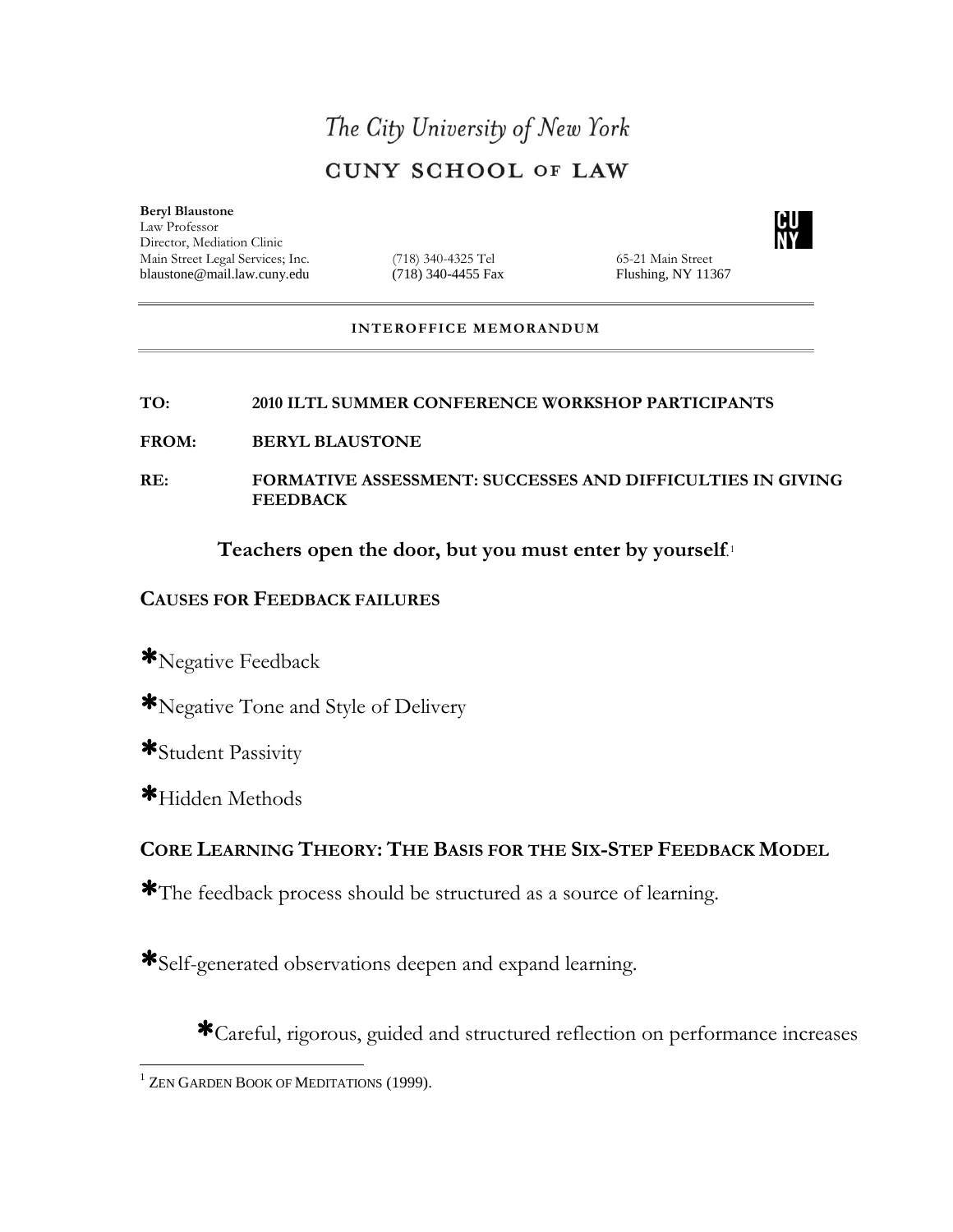the learning of both skill and substance.

- ∗Without a structured feedback process, self-assessment is an after-thought rather than an assimilated aspect of the conduct of professional work.
- ∗Repetition anchors knowledge and fosters movement from simplistic to complex understanding of knowledge.
- ∗Safety in self-assessment motivates improvement.